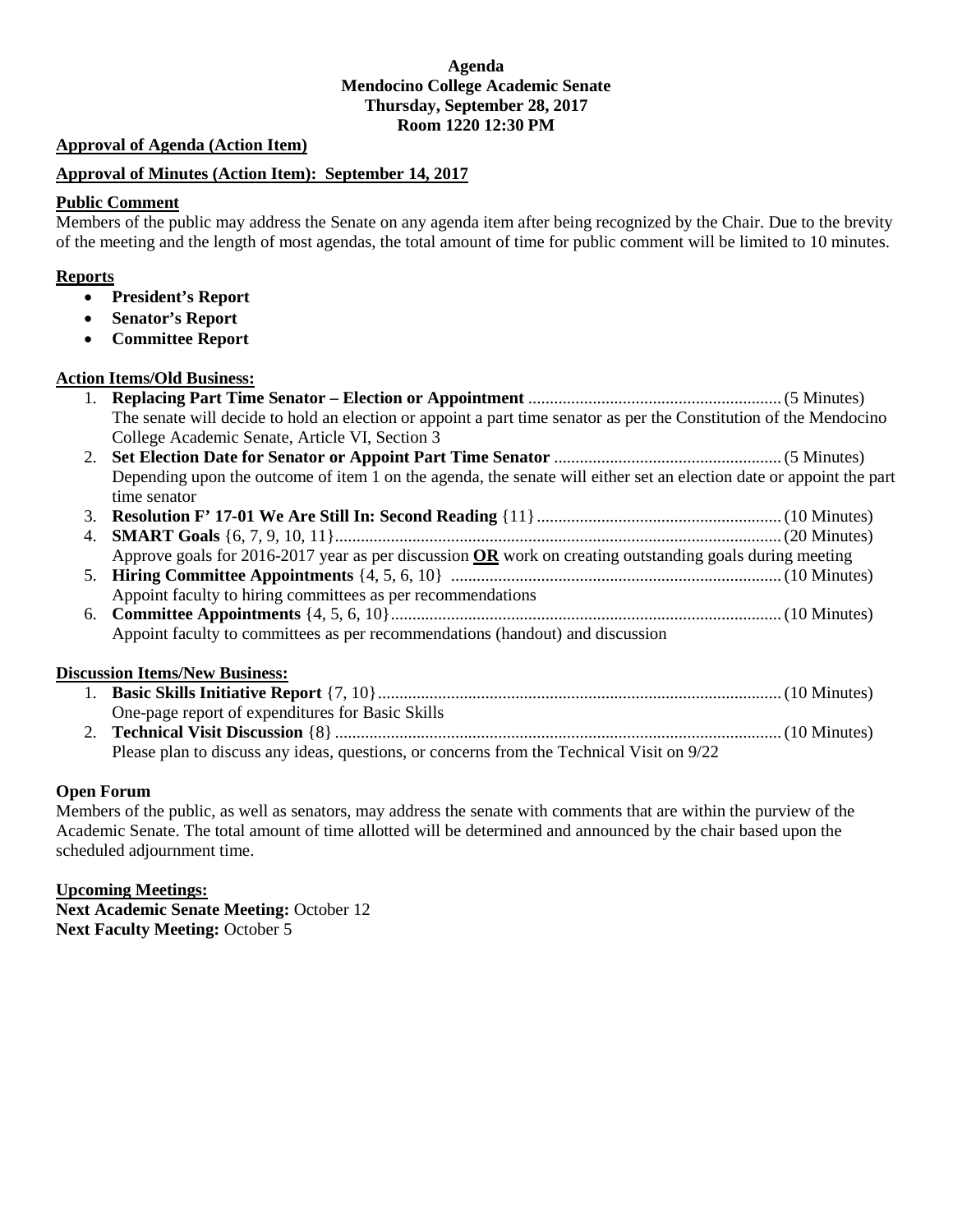## **PRESIDENT'S REPORT - September 28, 2017**

Respectfully submitted by Jason Edington, Academic Senate President

## **1. Appointment of Hiring Committee Members**

The following appointments were made:

- **DSPS Counselor:** Cintya DaCruz, Vivian Varela, Tascha Whetzel
- **Director of Financial Aid:** Cintya DaCruz

# **2. Technical Visit – 9-22-17**

On Friday, there was a presentation given jointly by Dr. Helen Benjamin, representing the CCLC, and Julie Bruno, ASCCC President. About half of the full-time faculty were in attendance. I am aware that many of the faculty that were not in attendance had other obligations already, and many made it known to me that they wished that the presentation could have been at a regular inservice, or that the date would have been announced sooner so that they could have planned to attend prior to other obligations arising. Eight of our full-time faculty were unable to attend due to a CTE sponsored training that had been planned 9 months earlier. However, the good news is that those that did attend seemed to be engaged.

The presentation was titled **Collegiality in Action**. There were many good points raised and good questions asked and answered. This is the first step of a possible 3-4 step process that is offered as a service from the ASCCC and CCLC. On the agenda for the senate meeting is a time to discuss the presentation, and likely there will be discussion at the next faculty meeting as well.

## 3. **Professional Development Committee Meeting – 9-19-17**

I have asked that the committee meet bi-weekly – at least until we have made sufficient progress. The committee will meet at least 2 more times in the next month. We discussed our goals for the year which includes outlining our timeline for how monies will be spent on PD, the possible creation of a PD Calendar, looking at how much to spend for in-house training vs. travel, the development of a portal or Canvas site for the development of modules and the housing of resources for PD, looking at the budget for the last three years, and considering the policy on International Travel. These are in addition to the actual work of considering Professional Development requests and trying to prioritize the funding of these requests.

Currently, the Professional Development Committee has \$15,000 for PD, which is evenly split between Faculty, Classified, and Management (per contracts). The idea was brought up to have each group have the responsibility of how the funds would be used for their group. It was further pointed out that if these decisions are going to be made by the groups themselves, that

- 1) the groups representative body should be making the decision (Academic Senate, Classified Senate, M/S/C)
- 2) the Professional Development Committee should have oversight to look for commonalities among the requests and try to be efficient in the use of its funds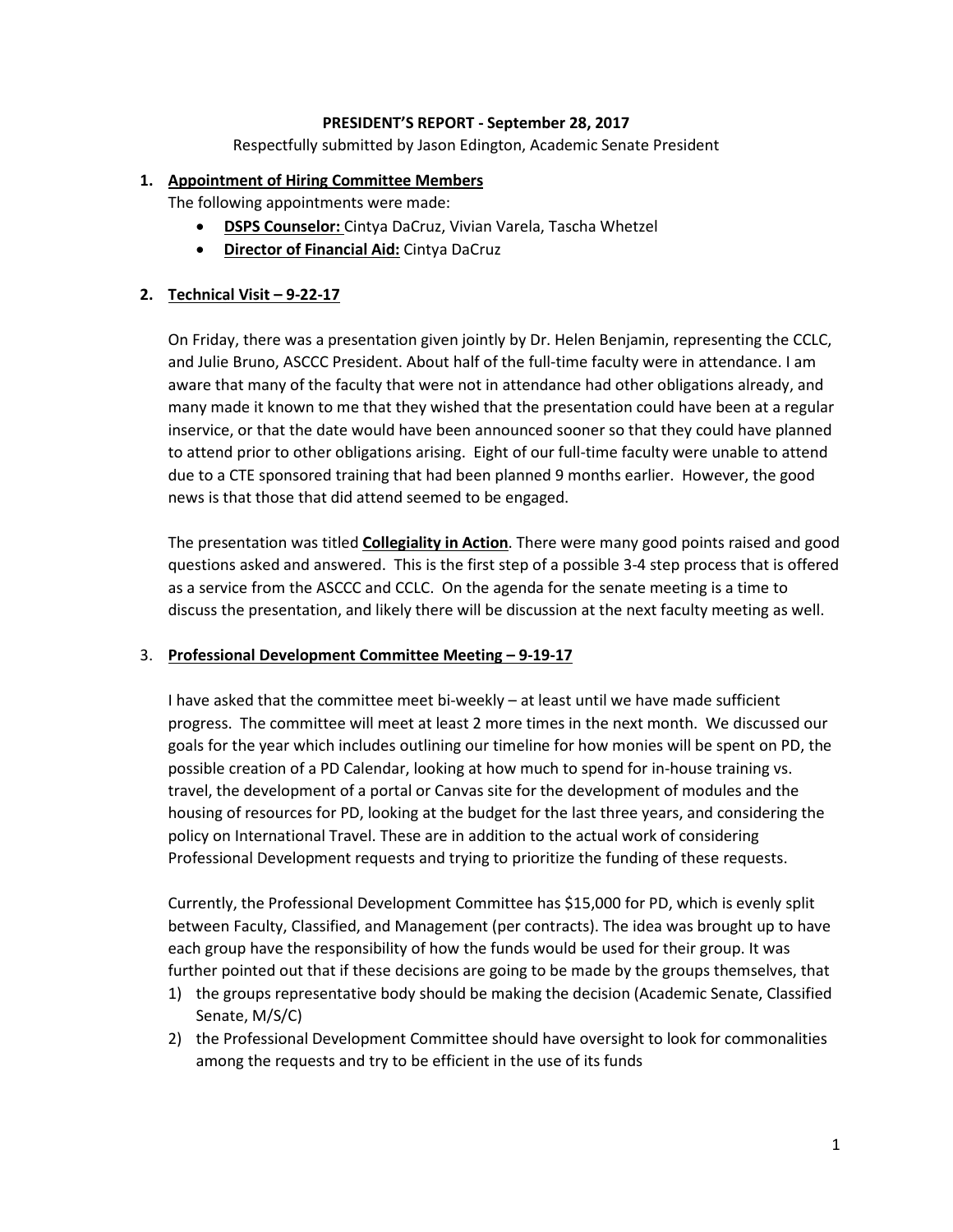3) the Professional Development Committee should have oversight also to encourage (require) some sort of report or presentation, or some other sort of deliverable, and perhaps find a way to help store/share this information

# 4. **Bi-monthly meeting with VPAA, Deans, Directors, Academic Senate**

Interim VPAA Polak reinstated a regular meeting with the Senate, Deans, and Directors that has not met regularly since Spring 2016. These meetings are a great way to get the word out on what's happening around the district. I shared about the Senate's goals (so far) for the year, as well as the work being done on the Professional Development Committee, the Technical Visit on 9/22, as well as our finally having someone to help keep us on track with all the paperwork (again, thank you Janice)!

Mendocino Lake Adult Continuing Education (MLACE) is holding a curriculum to career summit on 10/6 (which I am attending). The emphasis will be on workforce connection mapping to where the jobs are. There will be a focus on jobs in business, healthcare, and construction trades, and there will be *employers* from each of these fields at the meeting to be part of the discussion. We will be able to ask questions such as

- What will the training for these jobs look like?
- What have been the barriers in the past?

Another program that was brought up was 'Career Paths for Inmates'. Rhea Hollis will be spending a few hours a week working with inmates to help them plan to return to college or acquire certificates (for instance, inmates can hear Workplace Experience units for jobs they work while incarcerated).

The Lake Center is hosting My Future My Way – a career and college exploration on 10-14. Also, Janice would like you to contact her if you would be interested in being in the booth for the Pear Festival on 9-30 in Kelseyville. She also suggested to all that they come and check out the festival as it is really a great event!

Dennis Aseltyne discussed the "21<sup>st</sup> Century Employable Skills Training" occurring on 9/21 and 9/22. There will be 40 attendees, 25 of which are from MC. This is a 'trainer of trainers' program that includes training on 10 of 21 modules which highlight employable 'soft-skills'. This came from a grant that was very competitive, and Dennis set this up some 9 months ago. It is unfortunate that this outstanding training will pull some of our employees away from the Technical Visit on 9/22.

Rebecca discussed the Learning Center and talked about the work that Janet is doing in there – "warming up" the space by creating a resource area for students and tutors. She also mentioned that MESA and The Learning Center are working together on their tutor training.

Debra Polak discussed enrollments, stating that while enrollments are down district-wide, they are actually up on the coast.

On Thursday, 9/21, management will be working with Dr. Helen Benjamin, one of the representatives coming on 9/22 for the technical visit. (Dr. Benjamin co-authored a book titled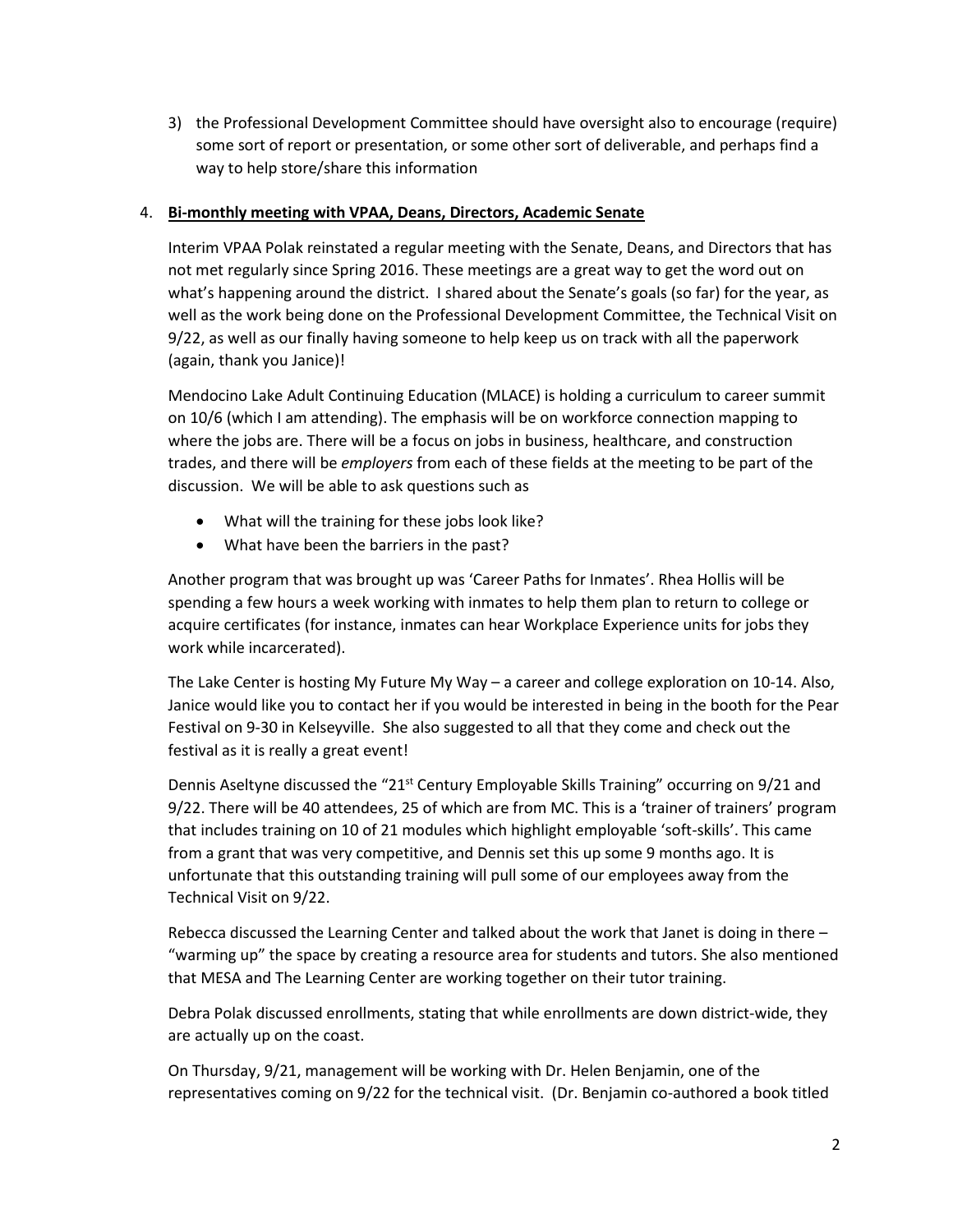"Harvest from the Vineyard – Lessons Learned from the Vineyard Symposiums" – a book on leadership, specifically California Community College leadership.)

This year the Enrollment Management Plan is due to be rewritten.

Instructional Block Grants have been severely reduced by the state, and then reduced again, which means that this year there is not as much for equipment requests. However, due to the last couple of years of funding, the list has gotten shorter!

The college is working with Coyote Valley to implement a pathway for students to start at their facilities and take their Math and English classes on site. Beginning this Spring, we will offer MTH 46 and ENG 85. In the summer we'll offer MTH 51. Then, in Fall 2018, we'll offer MTH 220 and ENG 200.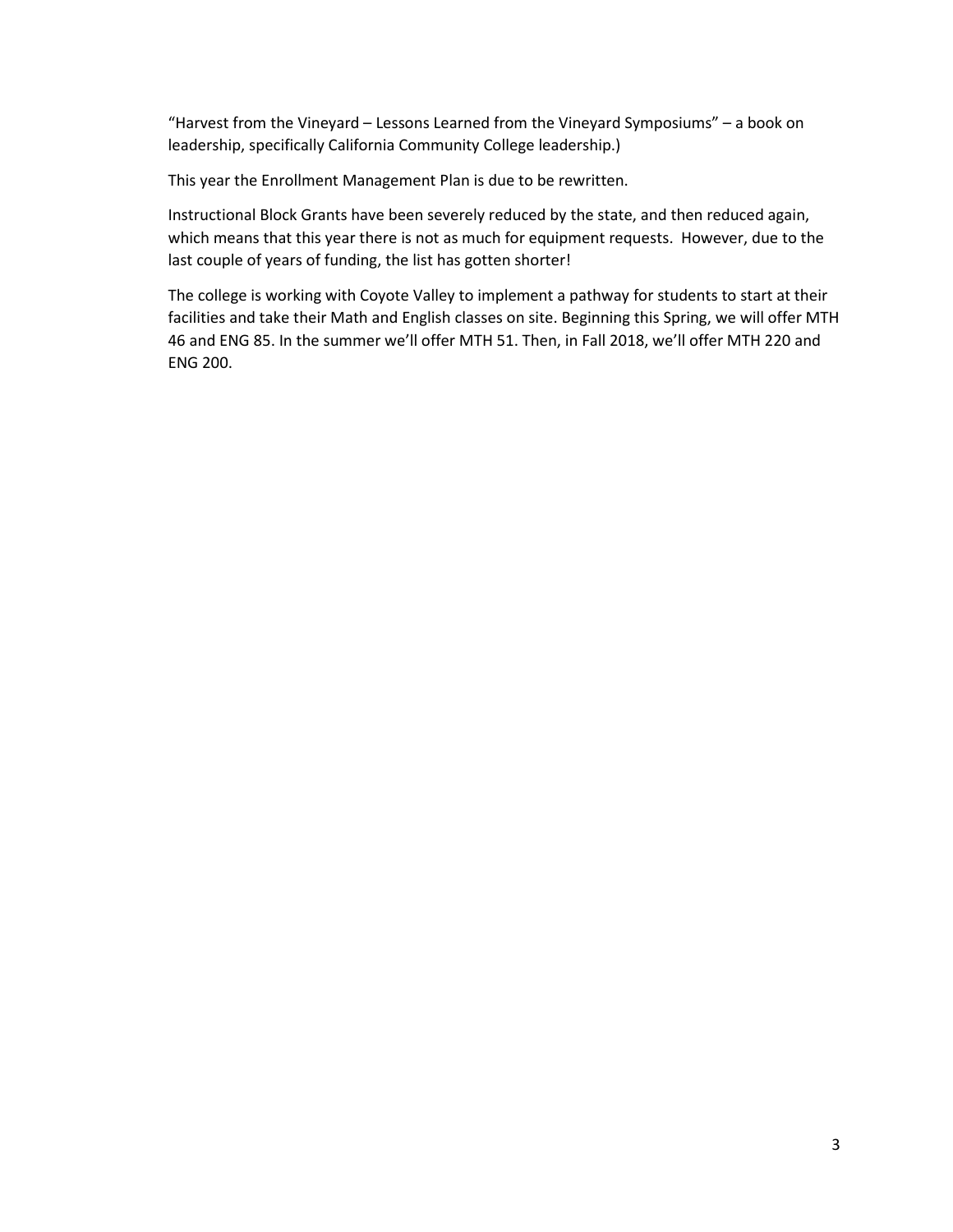Designation of Mendocino College as a member of the "We Are Still In" Movement

Contact: Rachel Donham, Sue Blundell, Steve Cardimona, Vivian Varela, Deborah White, Roger Ahders, Roger Hock, Bart Rawlinson, Ginny Buccelli, Julie Finnegan, Jody Gehrman, Casey Terrill, Euline P. Olinger, Chris Ineich, Jason Edington, Doug Browe, Brianna Zuber, Chantal Cimmiyotti, Helen Falandes, Maria Cetto, Tanja Ramming, Kurt Combs, Sarah Walsh, Nicholas Petti, Daniel Jenkins, Rodney Grisanti, Lisa Rosenstreich, Tanya Smart, Michael Grady, Jennifer Price, Conan McKay, Thais Mazur, Dave Sammel, Alvin Lau, Phillip Warf, Emily Hashemian, Jason Davis, Rhea Hollis, Nina Burokas, Daniela Azuela, Lucille Bayer, Leslie Banta, Kris Tyner, Taylor Cannon, Greg Hicks, Martha Klimist-Zingo, Arthur Beeken, Janice Timm, Susana Ramirez Fuentes, Fran Laughton, Riba Taylor, Reid Edelman, Victoria Patterson, Shirley Johnson-Foell, Brad Krammer, Molly Dwyer, Catherine Indermill, Kathryn Renderman, Mel O'Meara, Steve Crossman, Marybeth Arago, Victoria Schmidt, Marcus A. Frederickson, Jim Xerogeanes, Jennifer Riddell, Doug Boswell, Jessica Crofoot, Rebel Rickansrud-Young, Victoria Schmidt, Christine Boyd, Machiko Shimada, Robert Parmenter, Skip Beale, David Pai, Ken Rich, Ed Schuman, Melissa Timmen

First Reading: 9/14/17

Second Reading:

Academic Senate Action:

Whereas, the Mendocino College Faculty are committed to adopting climate action to meet the Paris Climate Agreement standards;

Whereas, the Mendocino College Faculty are committed to remain actively involved in efforts to keep global warming well below 2℃;

Whereas, Mendocino College Faculty support adopting actions to reduce carbon emissions and transition to a clean energy economy that benefits all;

Whereas, Mendocino College is a community leader in environmental protection, as evidenced in our Sustainable Technology Program, Solar Field and upcoming Electric Car Charging Stations;

Whereas, the Faculty recognize that fighting climate change provides major public health and economic benefits;

Whereas, the Faculty value the importance of promoting scientific education to protect, preserve and better our environment;

Whereas, the Faculty support and applaud the administration for their support of this petition;